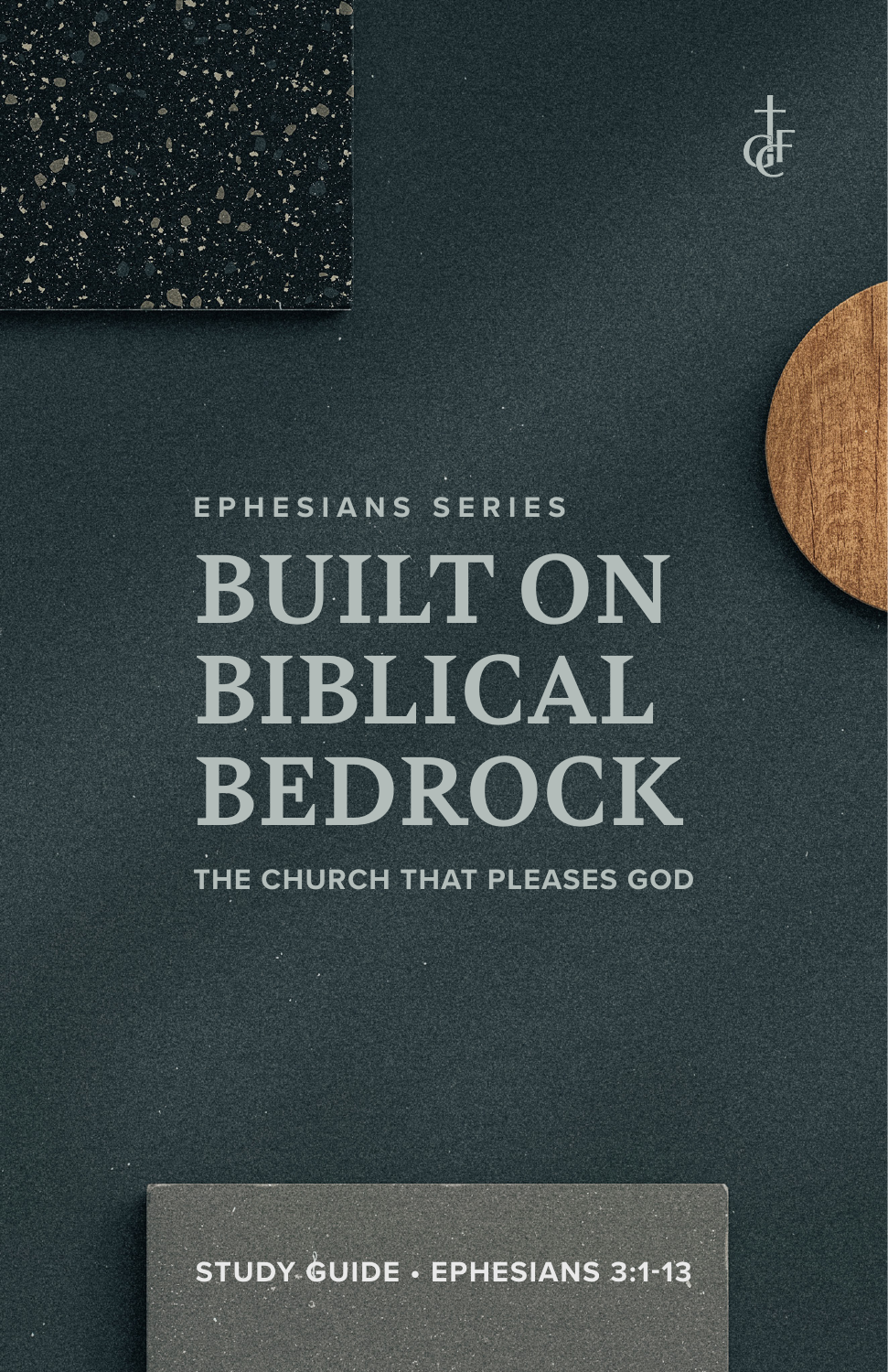

# **EPHESIANS SERIES BUILT ON BIBLICAL BEDROCK**

**THE CHURCH THAT PLEASES GOD**

**STUDY GUIDE • EPHESIANS 3:1-13**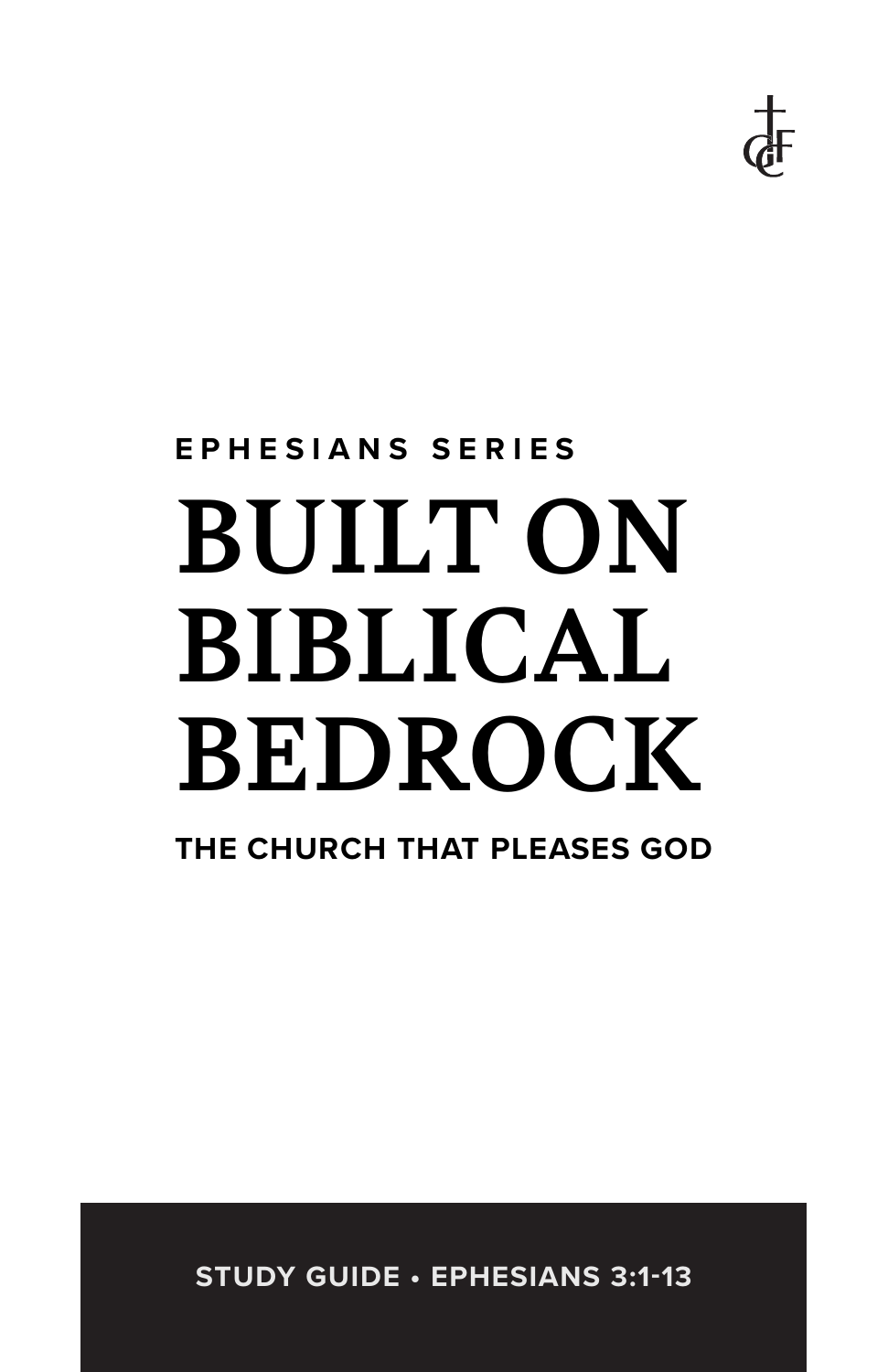## **CONTENTS**

#### **WELCOME:**

| <b>WORSHIP:</b>         |  |
|-------------------------|--|
| <b>WORD &amp; WALK:</b> |  |

**Understanding & Applying the Word** ............. 2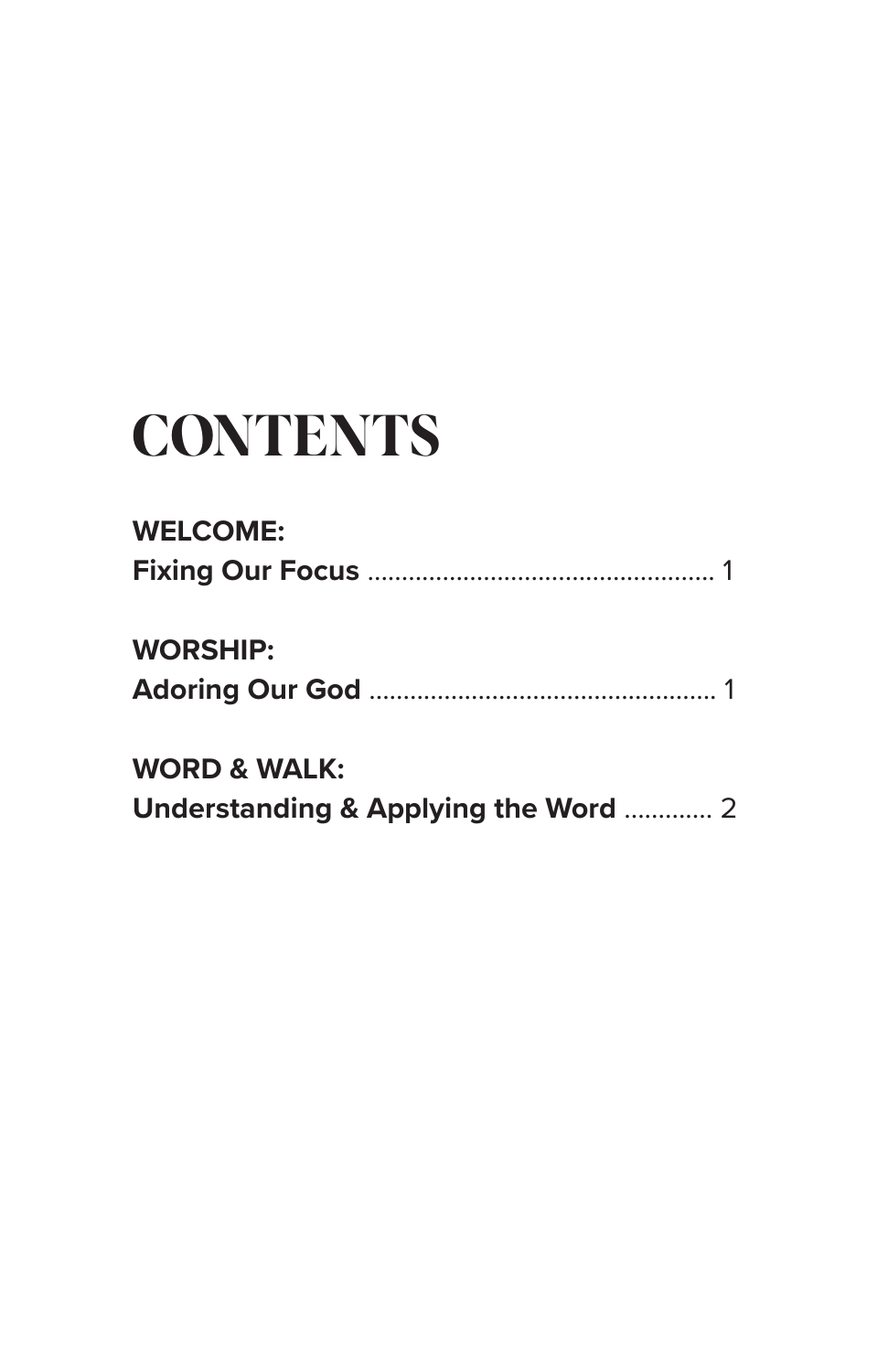# The Calling and Content of Our Ministry

EPHESIANS 3:1-13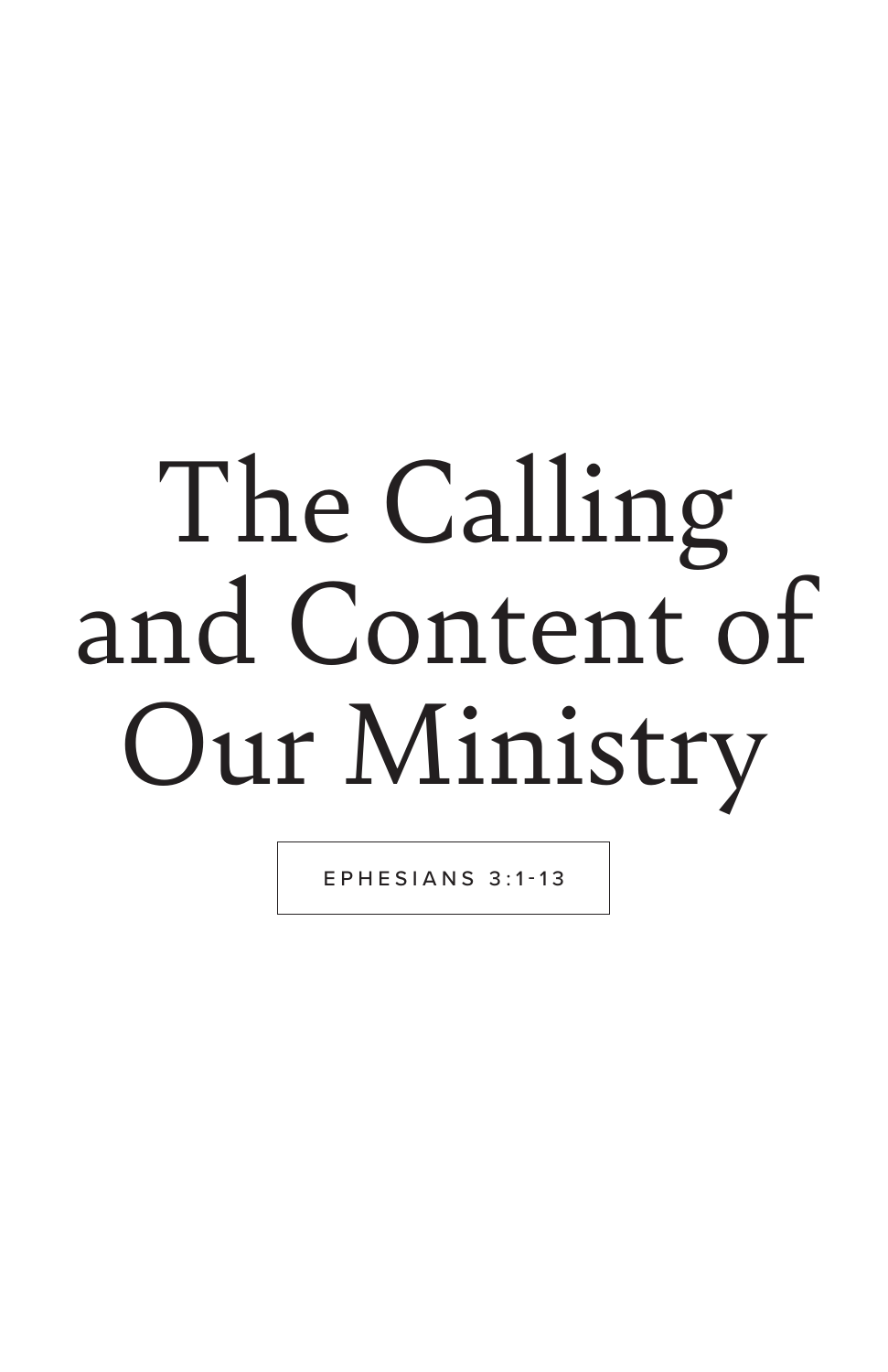## **WELCOME:**  Fixing Our Focus

#### **Suggested icebreaker:**

Share with the group how a fellow believer ministered to you (e.g. encouraged you when you were down, supported you during difficulties, etc.) and made you feel God's love. Did the experience inspire you to pay it forward and minister to others as well?

### **WORSHIP:**

Adoring Our God

#### **Suggested songs:**

- **I Will Sing the Wondrous Story**
- In Christ Alone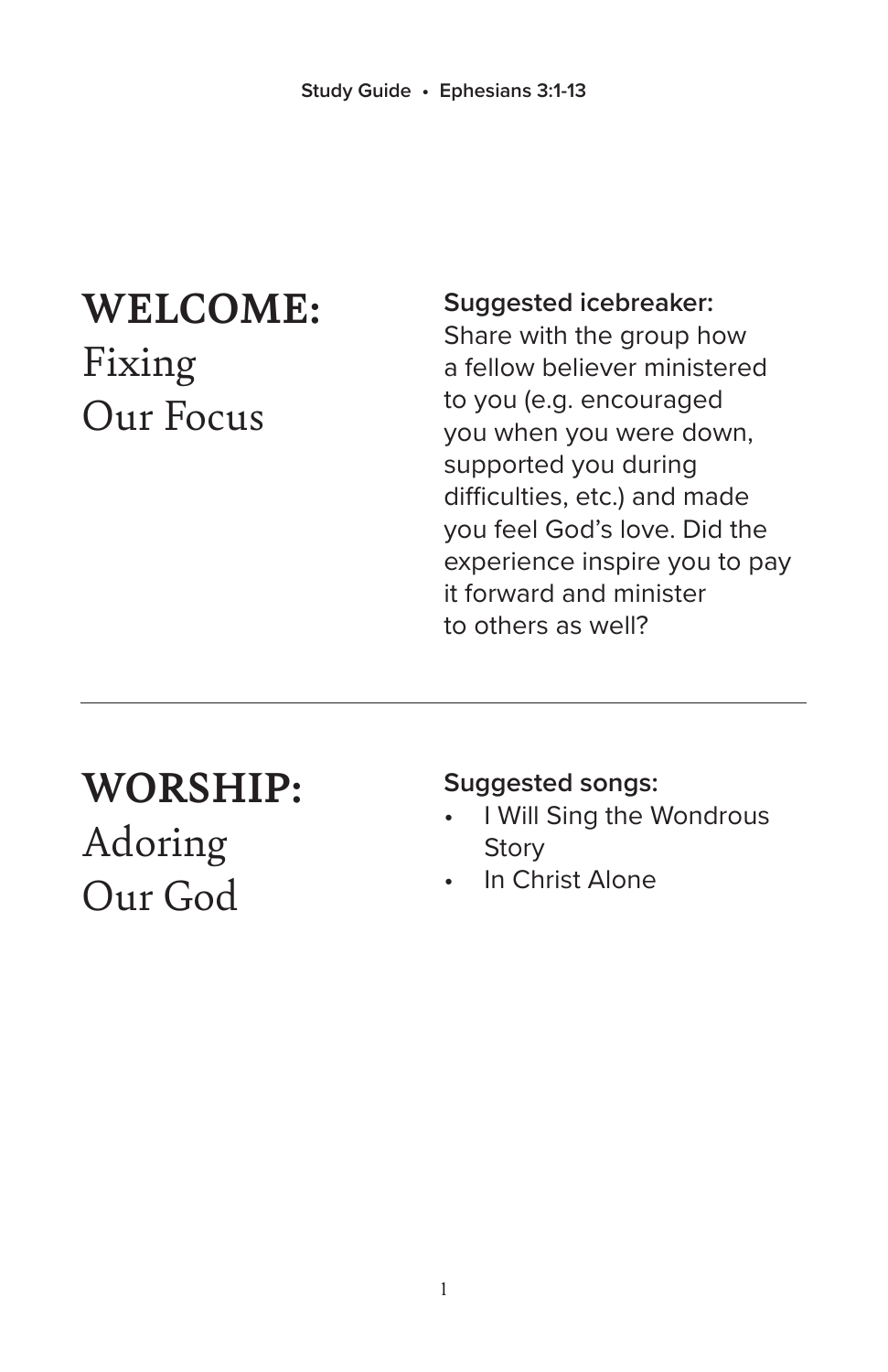#### **LESSON AIM**

- 1. Members will realize that God called them to serve as part of Christ's body.
- 2. Members will appreciate God's grace that enables them to serve.
- 3. Members will share the gospel with their unbelieving family and friends.

#### **INTRODUCTION**

In our previous lessons, we learned about how Christ united all believers into one body called the Church. Believers are now equal in the sight of God; there is no distinction whether racial, national, lingual, etc. In this lesson, we'll learn about God's calling for Paul to serve in ministry and the message God gave Paul to proclaim.

#### **God called Paul minister to the Gentiles (vv. 1-2, 7-8)**

- 1. What was the stewardship that God gave Paul?
- 2. Was this something he earned or was deserving of?
- 3. What comes to your mind when you hear the word "stewardship?" What does it mean to be a steward?
- 4. Is God's calling exclusive to apostles, pastors, and missionaries only? (cf. Romans 12:6-8; 1 Corinthians 12:27-28; 1 Peter 4:10)

#### **Application**

#### *Children*

Kids, can you share what your life is like now that you have Jesus? (Choose from the descriptions that you think best fits how your life in Jesus looks like: "peaceful", "happy", "feel safe") Now, don't you think we should all the more tell others about life with Jesus so that they can be happy, safe and peaceful too?

#### *Youth*

At this point in your life, it can be natural to feel lost at times and unsure of what you're called to do. What are some of the abilities and skills God has blessed you with? What are the unique opportunities? What are the things you find yourself burdened to serve in?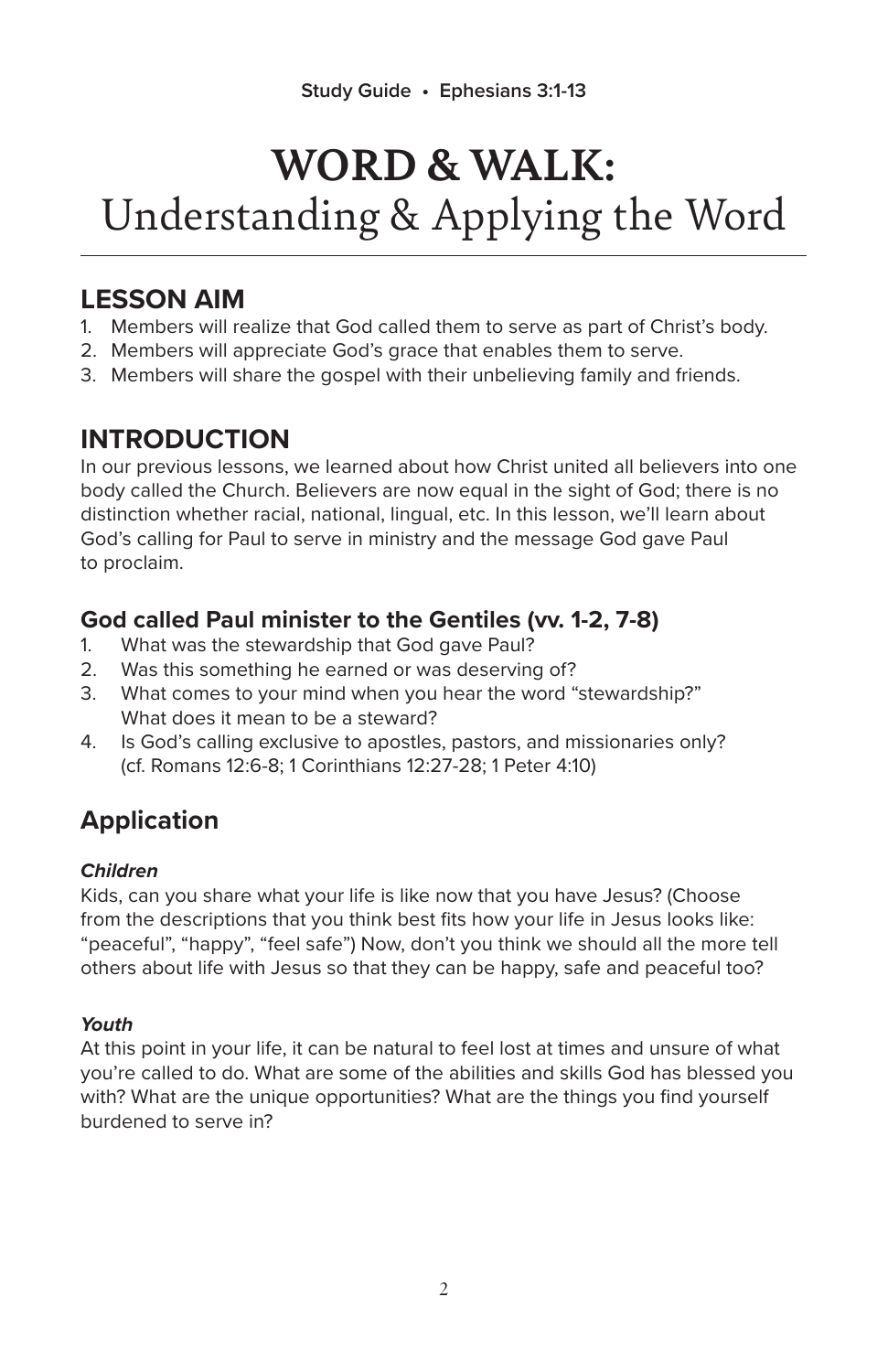#### *Adults*

- 1. If somebody in the church told you "I want to serve God but there are no opportunities for me inside this church" – how would you correct this person's way of thinking? How does Paul's own call to ministry give us insight into God's call to ministry for every believer?
- 2. Some Christians have made mistakes so grievous and public that they think God will never let them serve Him again even after full repentance. How can you encourage a Christian who looks at him/herself that way?

#### *Community*

God commissioned us to make disciples wherever He has placed us (Matthew 28:18-20). How is God calling you to be a minister to the people in your community? Perhaps God is giving you a burden to reach out to particular persons. Ask God to make you sensitive to the Holy Spirit's promptings.

#### *World*

As we are now part of the royal priesthood of God (1 Pet.2:9), what are some of your priestly duties and responsibilities to the nations?

#### **God called Paul to preach the mystery of the gospel (vv. 3-6, 9-13)**

- 1. What is this mystery that God revealed to Paul, which he had written about earlier? (cf. Ephesians 2:13-16; Galatians 3:28)
- 2. Was this mystery revealed by God in the past? (cf. Colossians 1:25-27)
- 3. What was God's purpose and plan for revealing this mystery? Through what agency is God's manifold wisdom made manifest? To whom is God's wisdom made known? (cf. 1 Peter 1:10-12)
- 4. What is the significance of this mystery which God has revealed?
- 5. It is through the church that God's wisdom is displayed to heavenly rulers and authorities. What does this tell you about the importance of the church?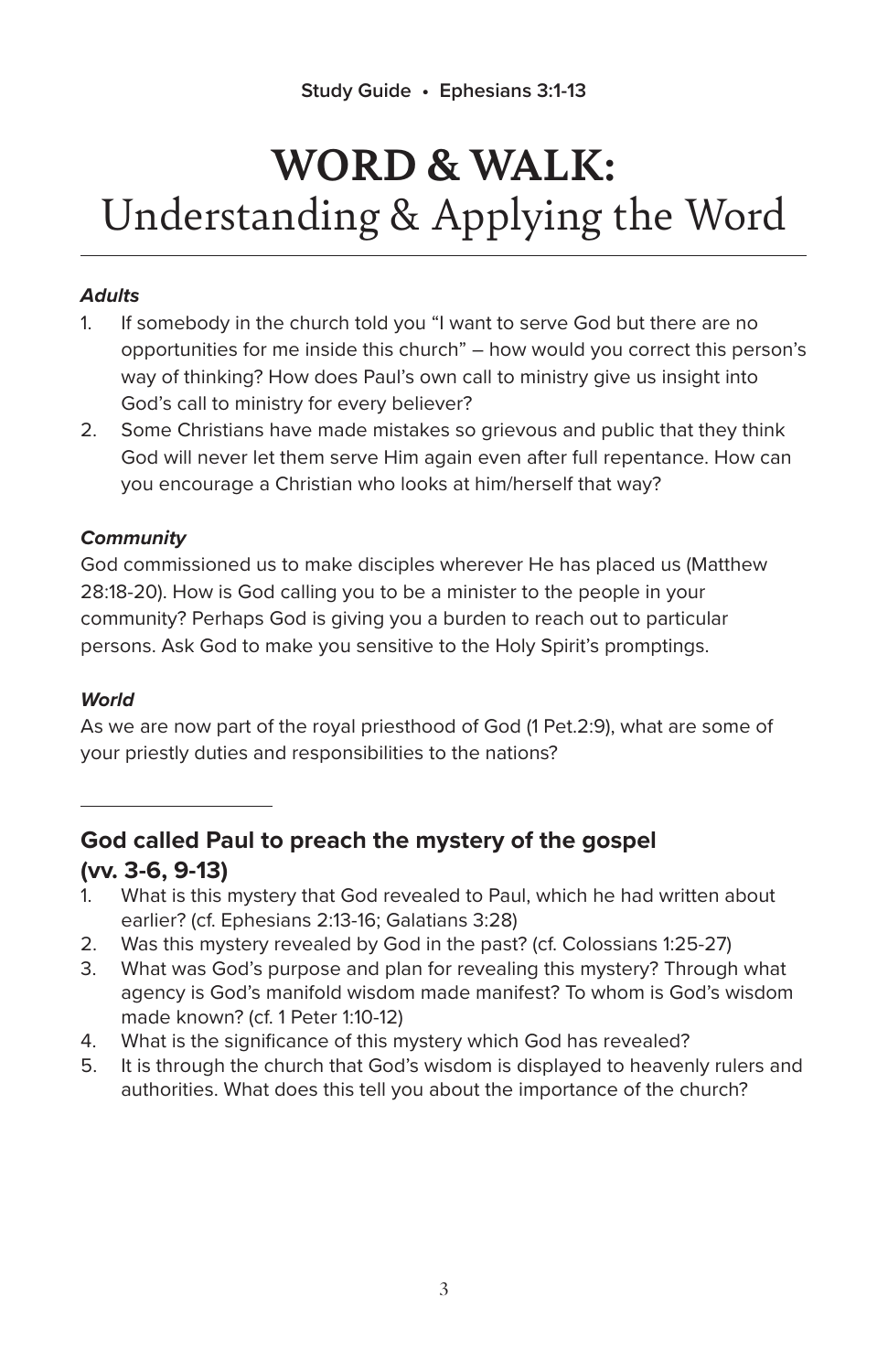#### **Application**

#### *Children*

Let us write down a list of names of friends/classmates, teachers, or relatives that you can pray for. Ask the Lord to make them want to have Jesus in their lives, to prepare their hearts, and that God will send people to share with them God's Word. You can also pray that God will use you and show you how you can talk to your classmates or friends about the love of God for them, but we need to pray first.

#### *Youth*

- 1. Who are the people in your life right now who don't quite see the good news as "good" news? How can you encourage them this week to see the goodness of Jesus in the gospel?
- 2. Sometimes, we think that the good news of the gospel is just news for us to receive and not pass on. Who can you share the good news with this week? Who can you challenge to share this good news with you?

#### *Adults*

- 1. The mystery of the gospel is good news to all people. Are there people in your circles of influence who have yet to hear of this good news? Commit to pray for them this week and ask God for opportunities to share the gospel to them.
- 2. There is a growing trend today to dismiss the local church as unnecessary, irrelevant, or hypocritical, so that "I will just worship God on my own, hopping among unlimited choices of online churches." What would be some of the negative consequences of that attitude? Why is it ideal for a believer (if it is not risky and if it is physically possible) to be at on-site worship if possible? (cf. Hebrews 11:25)

#### *Community*

How can you open opportunities for sharing the gospel with people in your community? Ask God for wisdom and that He prepare the hearts of the people to be receptive to the gospel.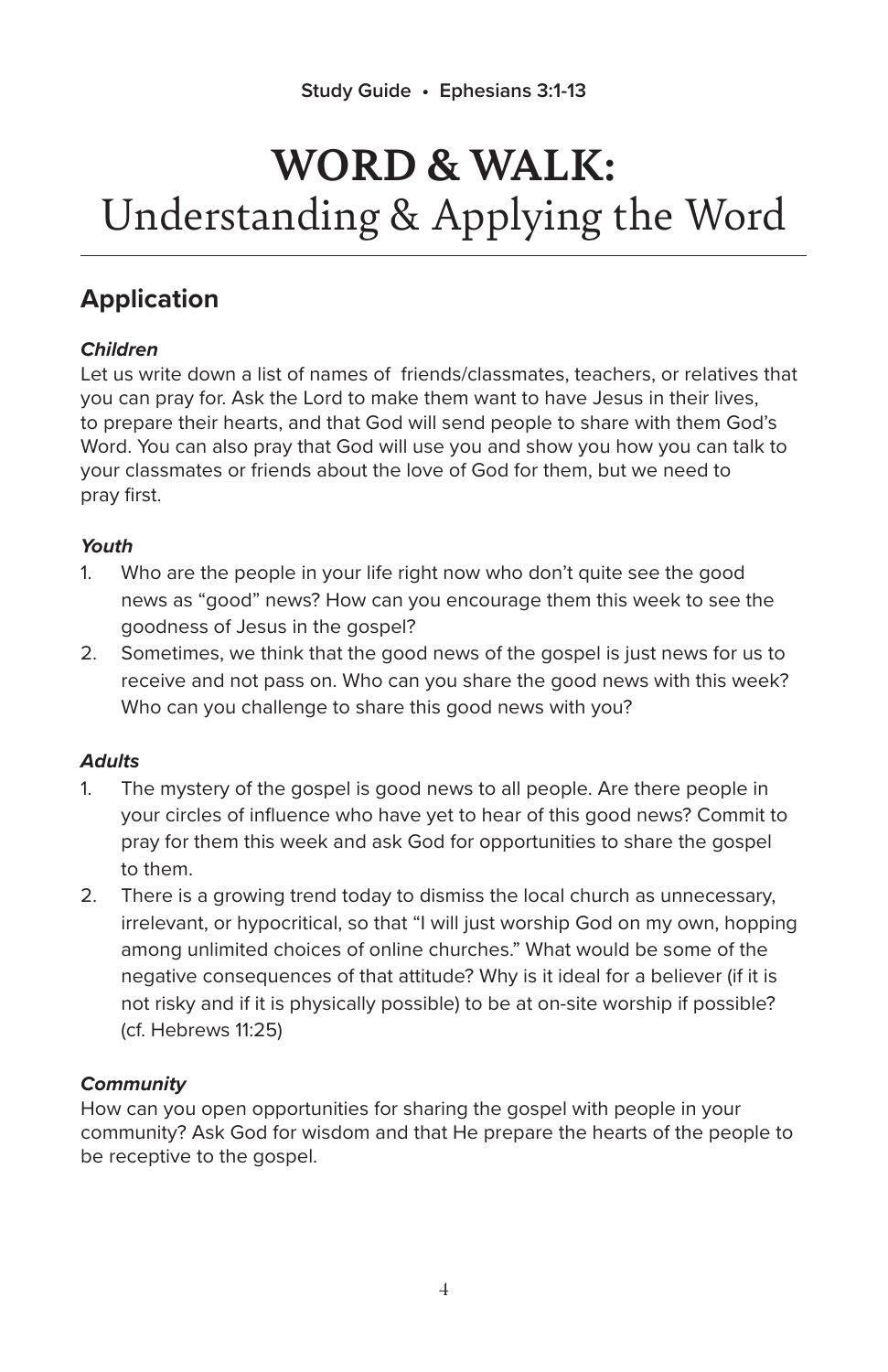#### *World*

Christ among you and the reality of God's presence is now real for both Jews and Gentiles. How then, can you invite the nations to "come home" and be in the dwelling place of God?

#### **PRAYER ITEM**

Read Ephesians 5:25-30 together, then pray and worship Christ together for the high regard He has for the church, His Bride. If need be, confess any negative attitudes you may have developed about the church for any reason, remembering that human shortcomings can never thwart the ultimate purpose and favor of Christ toward His Bride, the church.



#### **Your feedback is important to us.**

If you used this study guide in leading your growth group, please rate it at **https://bit.ly/GCFSGFeedback**. Thank you!